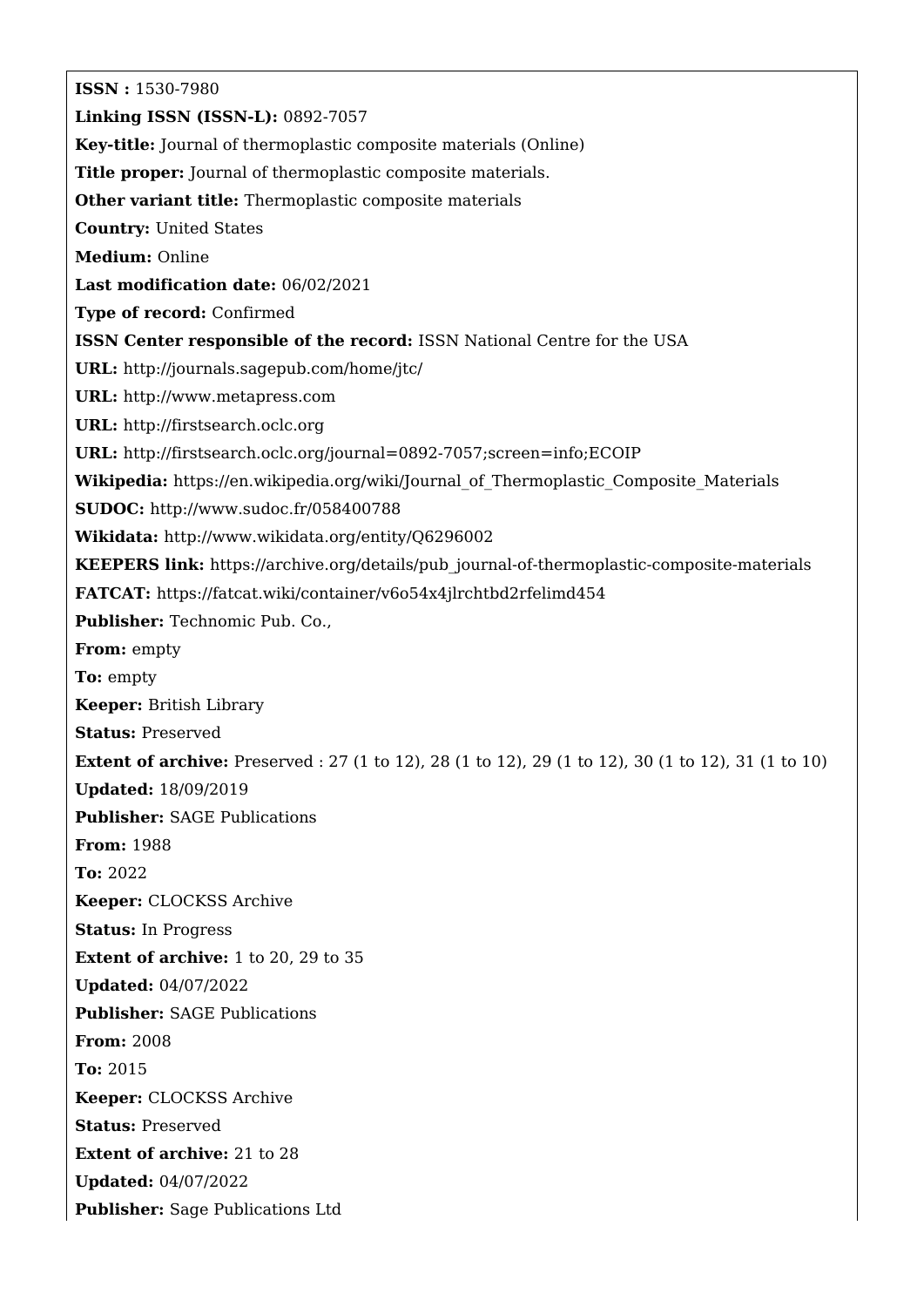**From:** 1988 **To:** 1988 **Keeper:** Internet Archive **Status:** Preserved **Extent of archive:** 1 **Updated:** 01/01/1970 **Publisher:** SAGE Publications **From:** 1988 **To:** 2022 **Keeper:** LOCKSS Archive **Status:** In Progress **Extent of archive:** 1 to 17, 35 **Updated:** 04/07/2022 **Publisher:** SAGE Publications **From:** 2005

**To:** 2021

**Keeper:** LOCKSS Archive

**Status:** Preserved

**Extent of archive:** 18 to 34

**Updated:** 04/07/2022

**Publisher:** Sage

**From:** 2010

**To:** 2022

**Keeper:** Library of Congress

**Status:** Preserved

**Extent of archive:** 23 (1 to 6); 24 (1 to 6); 25 (1 to 8); 26 (1 to 10); 27 (1 to 12); 28 (1 to 12); 29 (1 to 12); 32 (2 to 12); 33 (1 to 12); 34 (1 to 12); 35 (1)

**Updated:** 05/07/2022

**Publisher:** Technomic

**From:** 1988

**To:** 2019

**Keeper:** National Library of the Netherlands

**Status:** Preserved

**Extent of archive:** Preserved : 1 (1 to 4); 2 (1 to 4); 3 (1 to 4); 4 (1 to 4); 5 (1 to 4); 6 (1 to 4); 7 (1 to 4); 8 (1 to 4); 9 (1 to 4); 10 (1 to 6); 11 (1 to 6); 12 (1 to 6); 13 (1 to 6); 14 (1 to 6); 15 (1 to 6); 16 (1 to 6); 17 (1 to 6); 18 (1 to 6); 19 (1 to 6); 20 (1 to 6); 21 (1 to 6); 22 (2 to 6); 23 (1 to 6); 24 (1 to 5); 25 (3 to 8); 26 (1 to 10); 27 (1 to 12); 28 (1 to 7, 10, 12); 29 (1 to 12); 30 (1 to 12); 31 (1 to 12); 32 (1 to 12)

**Updated:** 19/06/2022

**Publisher:** SAGE Publications

**From:** 1988

**To:** 2022

**Keeper:** Portico